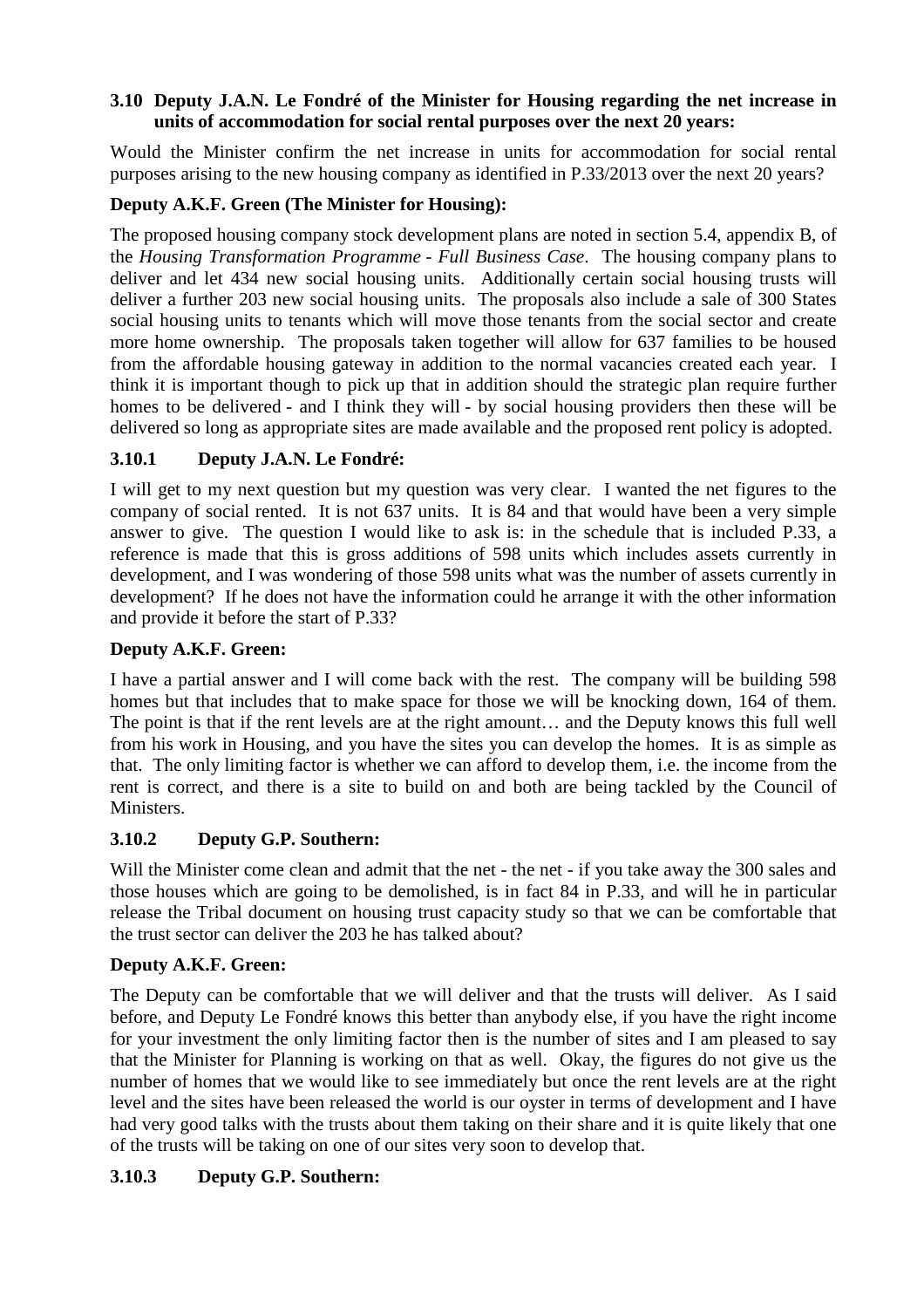I wish the Minister to answer the second half of the question because I have been seeking this Tribal report on housing trust capacity from the Assistant Minister for a fortnight and from him for the last 4 days, I believe, or 3 days. Will he release this document so that we can all be very comfortable that the research has been put in to back-up the capacity claims that the Minister has just made?

## **Deputy A.K.F. Green:**

Everything the Deputy has asked for that we have, he has. I am not hiding anything.

# **3.10.4 Deputy G.P. Southern:**

That is simply not true. I have asked for the Tribal report listing the housing trust capacity. I know it is there because I have seen a copy of it but I do not have a copy of it and I have not received it either in hard-back or electronically and I have been asking for a fortnight.

## **The Bailiff:**

You have clarified the position then. It is the Tribal report that you want. Minister?

## **Deputy A.K.F. Green:**

I know of no report known as that but I will go back and double-check.

## **3.10.5 Deputy M. Tadier:**

Will the Minister explain why it will take 20 years to get a net increase of 84 social units of housing - which is 4.2 houses per year incidentally - and surely do we really need a company structure in order to deliver 4 new homes for social housing every year, and would it not be better if the Minister concentrated on, rather than providing purchase homes, sorting the backlog of the waiting list for social tenants which he has promised to do when he was elected Minister for Housing?

### **Deputy A.K.F. Green:**

It is a very, very good question because the business plan will give us a sustainable company that will be able to deliver homes that will be only limited by the site availability. As long as we have the right income stream from the rental then we will be able to deliver. I believe we need to be delivering in the end, and it will not take 20 years, the Statistics Unit tell us 400 additional homes. That will be a joint effort between the trusts and ourselves. I believe it is probably nearer 800 additional homes and I will fulfil my election promise but we need to have a company that is based on sustainable income. That is what the rent levels are for. That is when we debate the 90 per cent rent levels. I will prove to Members that once we have that, the only limiting factor of providing further social housing is the sites, and my good friend the Minister for Planning and Environment is working on that with the Council of Ministers as well.

# **3.10.6 Deputy J.H. Young:**

I find the cross-firing of statistics and numbers confusing. I wonder if therefore the Minister could just confirm, is the number of new social housing units that will be produced as a result of the new rental policy 434 or is it 84 as the Deputy for St. Lawrence said, and of course whatever the number could he please tell us whether or not those new social units are going to be on sites that are already available and identified for housing or is it in the category of sites where we are working on it?

# **Deputy A.K.F. Green:**

I was trying avoid this one. I am going to have to read you a long list. Units added and demolished by the housing company, Le Squez phase 2C 2014, 24 units added; 2-4 Journeaux Street 2014, 9 units added.

### **The Bailiff:**